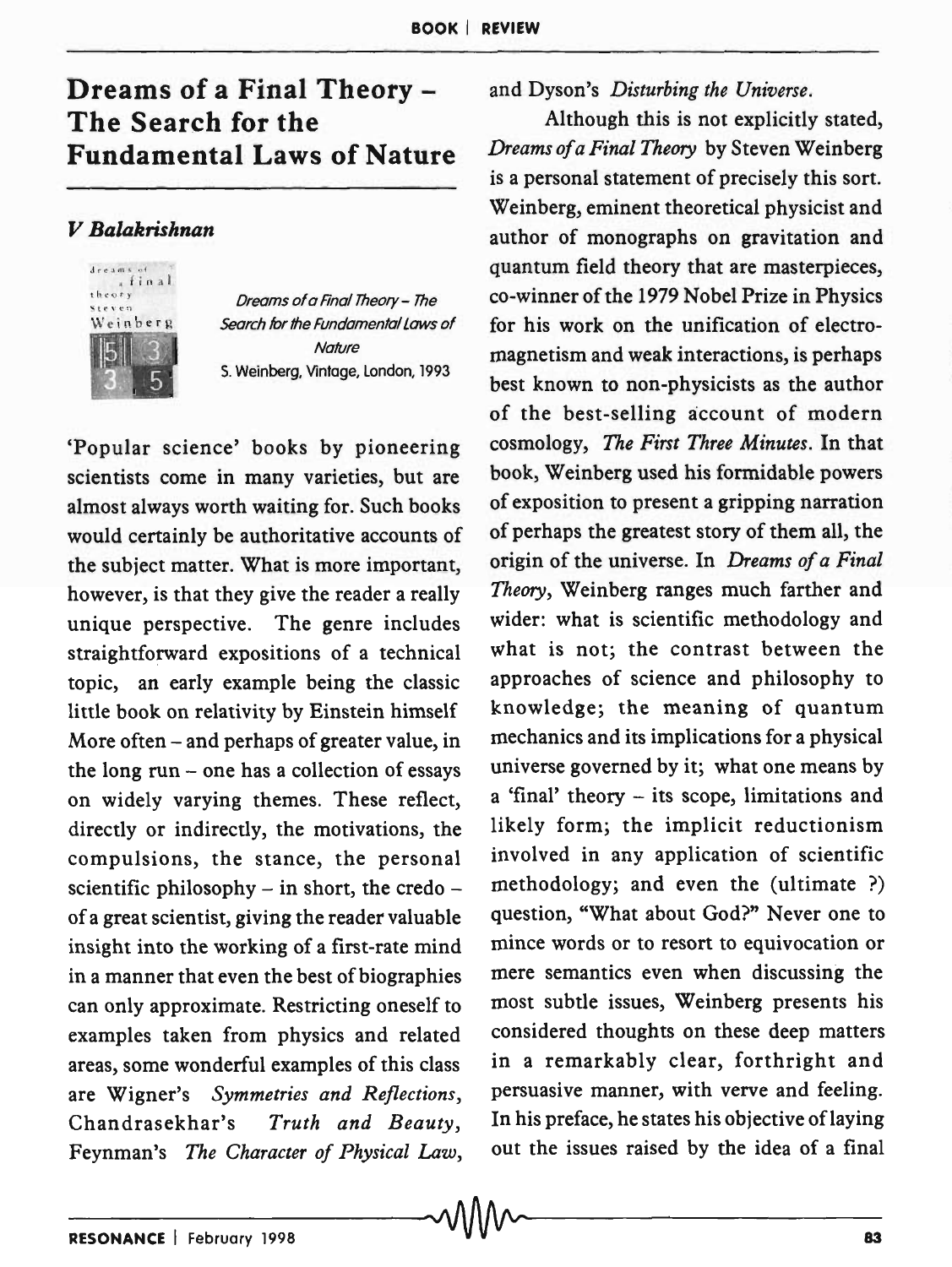theory for readers with no prior knowledge of physics or higher mathematics. The text remains true to this objective without any sacrifice of accuracy or clarity; and this is no mean task, given the topics involved.

What is this 'final theory' to which the title of the book refers? In the 80's, theoretical high energy physics ( the 'elementary particle physics' of an earlier era) appeared to be on the verge of attaining its 'ultimate' goal - the unification of all the four fundamental forces of nature, including gravity, into a single theoretical framework. This framework ('superstring theory') is required to be consistent with the two cornerstones of modern physics, namely, quantum mechanics and relativity. Of course, it turned out to inescapably involve newer ingredients such as supersymmetry and extra dimensions. Several long-standing and difficult technical problems in the realisation of this programme were resolved after a fashion. In the euphoria induced by these successes, many physicists began to feel that a 'theory of everything', a 'final' theory, was in the offing. These initial expectations have certainly not been borne out. However, some progress has indeed been made in recent years - notably, in gaining a deeper understanding of what is actually meant by a 'final theory' in this context, of how it is likely to tum out to be a unification of *classes* of theories rather than a single specific theory, and, finally, of the very idea of space-time itself. The quest is still very much on. One presumes that it is now being pursued in a desirably more sober spirit. Solemn phrases

such as 'the first string revolution' and the 'second string revolution' do continue to make their appearance, and may even be justified on purely technical grounds. However, given the potential for misunderstanding such phrases have among the nonexpert public, it is perhaps not unfair to attribute the cavalier use of such terms to the general sociological tendency in this information age to write instant history based on last week's happenings.

Weinberg takes great pains to put these matters in their proper perspective (as on the date of writing, August 1992). In particular, he states unequivocally that "the discovery of a final theory [defined in the context described above] would not end the enterprise of science". He reassures the reader that the basic problems such as the formation of galaxies or the origin of the genetic mechanism or the storage of memories in the brain are unlikely to be affected by the discovery of such a final theory, and that the same thing is true for certain deep problems in physics itself such as turbulence or hightemperature superconductivity. Why, then, has the book led to much debate and discussion, and even provoked criticism from some physicists? The answer lies in two related but distinct issues:

High energy physics, truly the 'fundamental' part of physics in a specific sense as Weinberg carefully and correctly explains, is faced with a dilemma. While the theoretical side has advanced considerably, the crucial experimental side is nearing the limits of its curent capabilities. To learn more